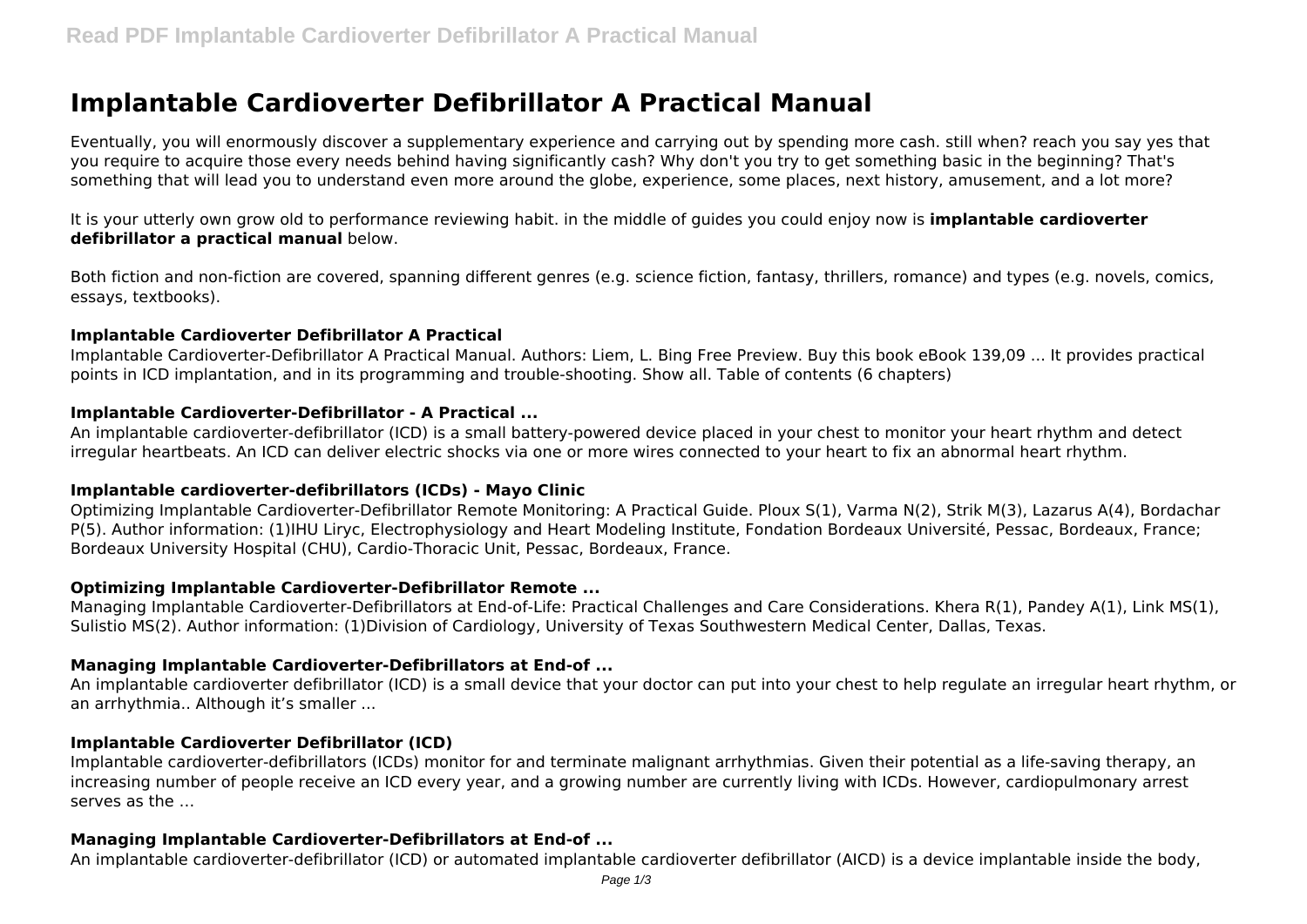able to perform cardioversion, defibrillation, and (in modern versions) pacing of the heart. The device is therefore capable of correcting most lifethreatening cardiac arrhythmias. The ICD is the first-line treatment and prophylactic therapy for ...

## **Implantable cardioverter-defibrillator - Wikipedia**

Electrical Storm in Patients with Implantable Cardioverter-defibrillators: A Practical Overview. DOI: 10.19102/icrm.2017.081002. DANIELE MUSER, MD 1, JACKSON J. LIANG, DO 1 and PASQUALE SANTANGELI, MD, PhD 1 1 Electrophysiology Section, Cardiovascular Division, Hospital of the University of Pennsylvania, Philadelphia, PA

# **Electrical Storm in Patients with Implantable Cardioverter ...**

Implantable cardioverter defibrillator (ICD) Your doctor has recommended you have the above procedure. This factsheet has been written to help you understand what is involved. If there is anything you do not understand, or you are unsure why you need this treatment, please ask a member of your healthcare team who will be happy to explain further.

## **Implantable cardioverter defibrillator (ICD)**

Download a printable Implantable Cardioverter Defibrillator (ICD) Wallet ID card. Always keep it with you in case of accident so emergency personnel can treat you appropriately. Security devices in public places may detect the metal in your ICD, although they won't damage it. Showing your card may save you some inconvenience.

## **Living With Your Implantable Cardioverter Defibrillator ...**

Objective Implantable cardioverter defibrillators can treat life-threatening arrhythmias, but may negatively influence the last phase of life if not deactivated. Advance care planning conversations can prepare patients for future decision-making about implantable cardioverter defibrillator deactivation. This study aimed at gaining insight in the experiences of patients with advance care ...

#### **Implantable cardioverter defibrillator deactivation and ...**

What is an implantable cardioverter defibrillator? An implantable cardioverter defibrillator is a small, thin, battery-powered device implanted just under the skin in the chest region (see image below) and is designed to deliver a shock to restore normal cardiac rhythm in those at risk for sudden cardiac death due to malignant arrhythmias like ventricular fibrillation or tachycardia .

# **Implantable Cardioverter Defibrillator (ICD) Safe Exercise ...**

An implantable cardioverter defibrillator (ICD) is a small battery-powered device placed in your chest to constantly monitor your heart rhythm and immediately deliver electric shocks when life-threatening arrhythmia is discovered, usually when the lower left chamber of the heart beats abnormally fast. The implantable cardioverter defibrillator (ICD) helps normalize heart rhythm.

# **Implantable Cardioverter Defibrillator (ICD) Implantation ...**

Car or motorcycle licence. You must tell DVLA if you have an implanted defibrillator, also known as an 'ICD' (Implantable Cardioverter Defibrillator).. Report your condition online. You can ...

# **Defibrillators and driving - GOV.UK**

An implantable defibrillator is designed to monitor your heart rhythm 24 hours a day. If your heart is beating too fast or irregularly, the device will first send small painless electrical signals to correct your heart rate. If the fast heart rate continues, the defibrillator will deliver a shock to restore